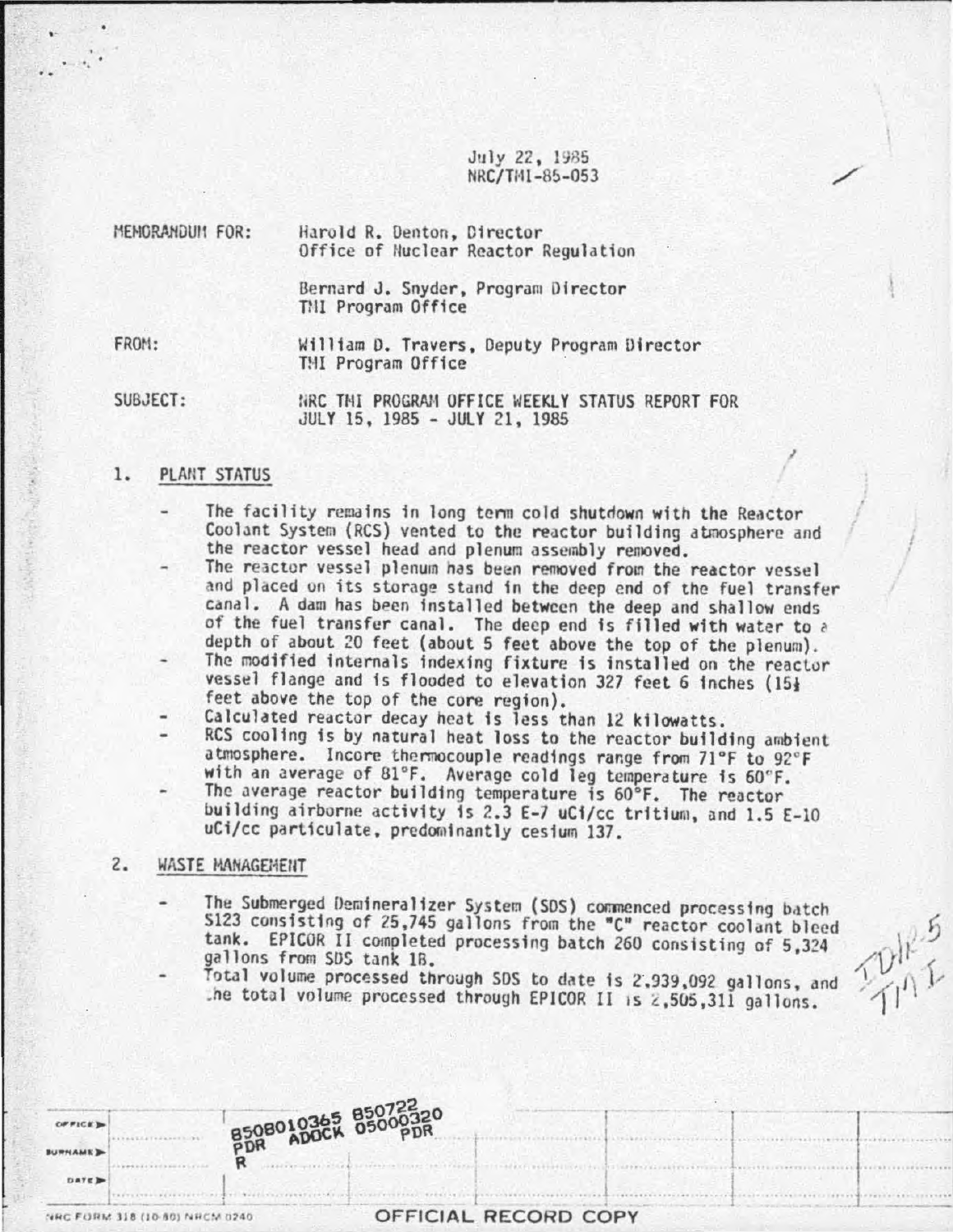Harold R. Denton Bernard J. Snyder

### 3. DOSE REDUCTION/DECONTAMINATION ACTIVITIES

- Decontamination activities are continuing on the 281' level of the
- Average general area radiation dose rate is 36 mrem per hour on the 347' level of the reactor building and is 160 mrem per hour on the 305' level of the reactor building.

#### 4. ENVIRONMENTAL MONITORING

- EPA sample analysis results show THI site liquid effluents to be 1n accordance with regulatory limits, NRC requirements, and the City of<br>Lancaster Agreement.
- TMI water samples taken by the US Environmental Protection Agency at the plant discharge to the river consisted of seven daily composite samples taken from June 29, to July 6, 1985. Gamma scans detected
- The Lancaster water samples taken at the water works intake and analyzed by the US Environmental Protection Agency consisted of seven day composite samples taken from June 30, to July 6, 1985 and July 7 to July 13, 1985. A gamma scan detected no reactor related radioactivity.
- The NRC outdoor airborne particulate sampler at the TM! Site collected a sample between July 11, and July 18, 1985. No reactor related radioactivity was detected. Analysis showed I-131 and Cs-137 concentrations to be less than the lower limits of detectability.

### 5. REACTOR BUILDING ACTIVITIES

Additional characterization of the reactor vessel lower head was performed during the week of July 14, 1985. The characterization included: water sampling in the lower head and annulus regions to compare chemical properties for homogeniety, additional video inspections in two lower head quadrants which had not been examined previously, and sampling of debris in the lower head. The scheduled activities were completed in one of the two quadrants and the analysis of results is in progress. Solid debris samples will be Inspection of the second quadrant is scheduled to start Monday, July 22, 1985.

Preliminary data indicates that boron concentrations, as well as other chemical and physical water properties in the lower head area, are consistent with those elsewhere 1n the vessel and that the rubble bed in the newly viewed area generally consists of smaller particles than previously seen in other areas.

| OFFICE >       |                                |                      |  |
|----------------|--------------------------------|----------------------|--|
| <b>SURNAME</b> |                                |                      |  |
| DATE D         |                                |                      |  |
|                | NRC FORM 318 (10-80) NRCM 0240 | OFFICIAL RECORD COPY |  |

2

and the state of  $\mathbb{R}^n$  . The state of  $\mathbb{R}^n$  is the state of  $\mathbb{R}^n$  and  $\mathbb{R}^n$  is the state of  $\mathbb{R}^n$  . Then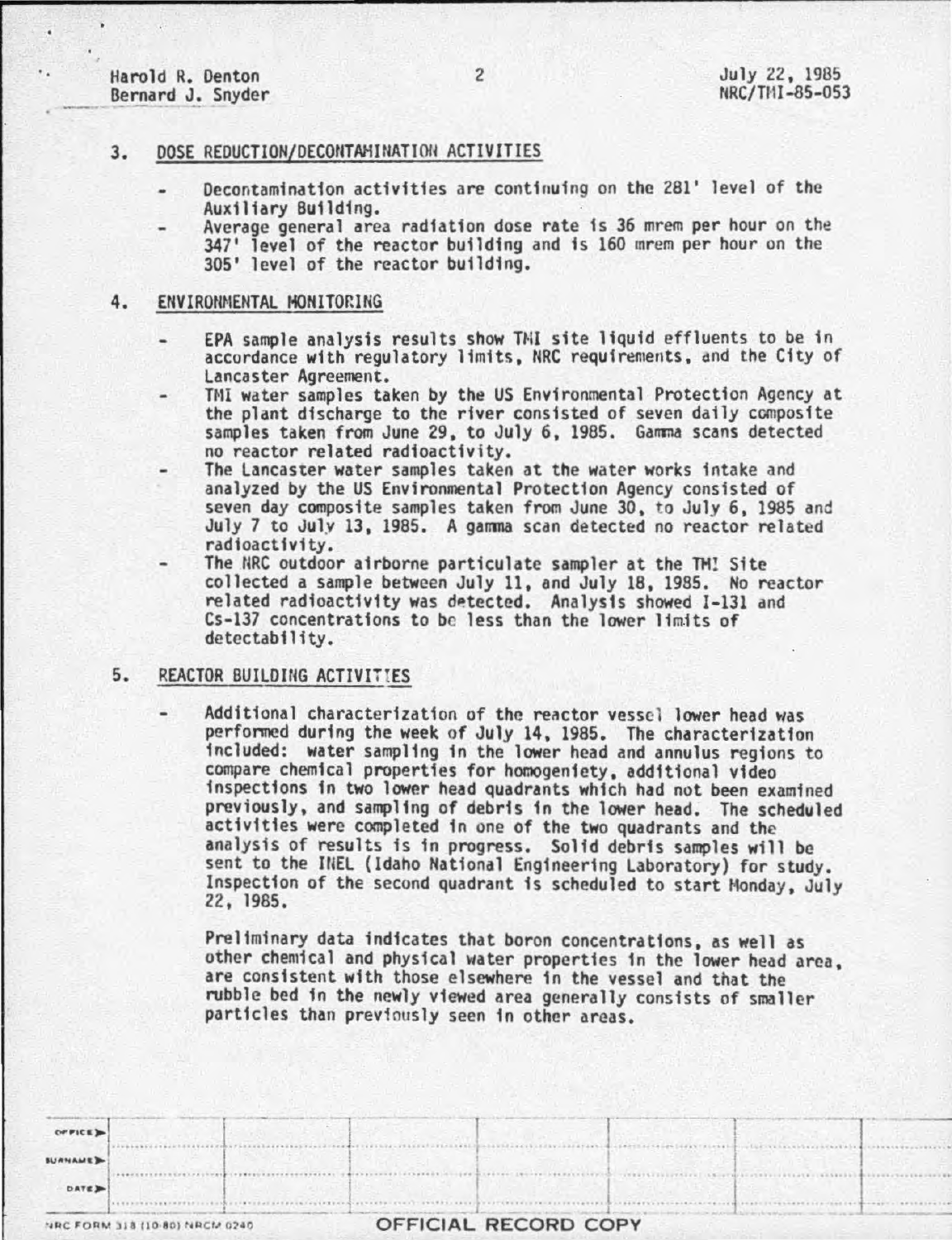Harold R. Denton Bernard J. Snyder

 $\left($ 

Next week, reactor defueling preparations will dominate the scheduled activities in the reactor building. The defueling platform will be assembled and installed above the internals indexing fixture in conjunction with the trolley on the debris canister transfer bridge. The starting date for initial defueltng has been revised from September to October 1985.

6. AUXILIARY AND FUEL HANDLING BUILDING ACTIVITIES

 $\cdot$  I

Installation of the DWCS continued. Partial DWCS turnover for processing RCS during early defueltng is scheduled to be completed in late August.

#### 7. NRC EVALUATIONS IN PROGRESS

- Defueling Water Cleanup System Technical Evaluation (including<br>Revision 6)
- Technical Specification Change Requests numbers 46, 48, 49, and 50 ٠
- Recovery Operations Plan Change numbers 27, 29, 31, and 32
- Fuel Canister Technical Evaluation  $\overline{\phantom{a}}$
- Fuel Handling Senior Reactor Operator Training Program<br>Defueling Safety Evaluation
- 
- Application for seismic exemption
- The NRC Vendor Programs Branch performed an inspection at the Nuclear Energy Services (liES) facflfty 1n Greensboro, North Carolina, where the fuel storage canisters, fuel storage racks, and<br>fuel canister transfer shields are being fabricated. The inspection examined construction activities and included a review of the implementation of the quality assurance program at NES. The inspection findings are undergoing NRC management review and the final inspection report will be used in a few weeks.

# 8. PROJECTED SCHEDULE OF FUTURE EVENTS

Start of Defueling: October 1985

#### 9. PUBLIC MEETING

On July 18, 1985, the Advisory Panel for the Decontamination of Three Mile Island Unit *2* held a public meeting at the Public Safety Building in Lancaster, Pa. The Panel received a status report on the cleanup by GPU Huclear Corporation, including an announcement that the scheduled commencement of defueling has been changed from September 1985 to October 1985 due to equipment procurement and del tvery delays.

Dr. William Travers, Deputy Program Director, TMIPO, NRR, provided a status report on NRC activities required to be completed prior to the commencement of defueling. Or. W1111am Kirk, Director, TMl

|                | NRC FORM 318 (10-80) NRCM 0240 |  | OFFICIAL RECORD COPY |  |  |
|----------------|--------------------------------|--|----------------------|--|--|
| <b>DATE</b>    |                                |  |                      |  |  |
| <b>BURNAME</b> |                                |  |                      |  |  |
| OFFICE D       |                                |  |                      |  |  |
|                |                                |  |                      |  |  |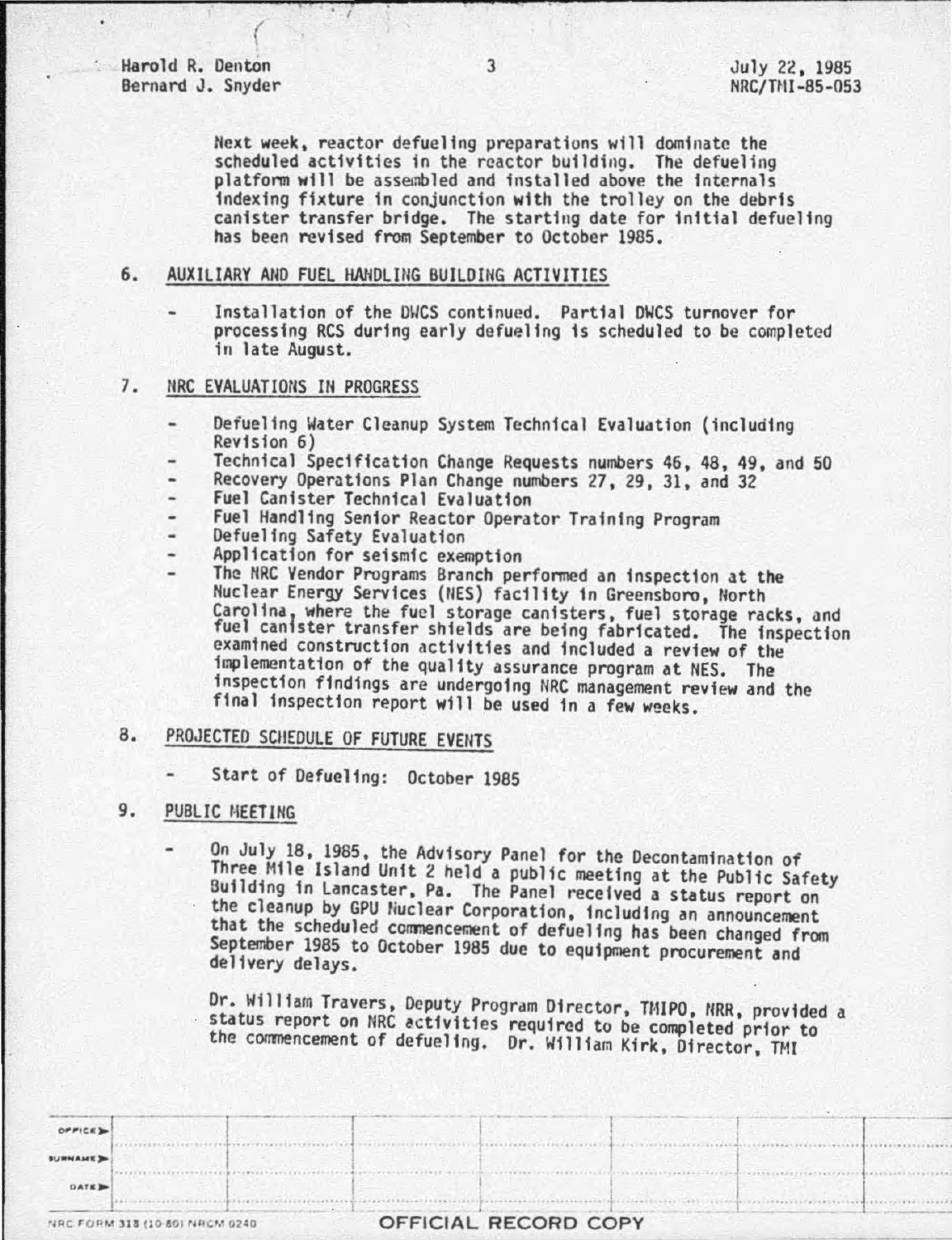Harold R. Denton Bernard J. Snyder July 22, 1985 NRC/TMI-85-053

Field Station, EPA, described the upgraded aquatic radiological monitoring program in the vicinity of the TMI site; and Mr. Frank Congel, Chief,<br>Radiological Assessment Branch, NRC, summarized the results of a staff review<br>of health effects studies conducted in the vicinity of TMI-2 as a result o the March 1979 accident. The next meeting of the Advisory Panel is scheduled for September 1985 at a location in Annapolis, Maryland, to be identified later.

> ORIGINAL SIGNED BY: William D. Travers

William D. Travers Deputy Program Director TMI Program Office

|                | NRC FORM 318 (10-80) NRCM 0240 |  | OFFICIAL RECORD COPY |  |  |
|----------------|--------------------------------|--|----------------------|--|--|
| DATE D         |                                |  |                      |  |  |
| <b>BURNAME</b> |                                |  |                      |  |  |
| OFFICE D       |                                |  |                      |  |  |

 $\overline{4}$